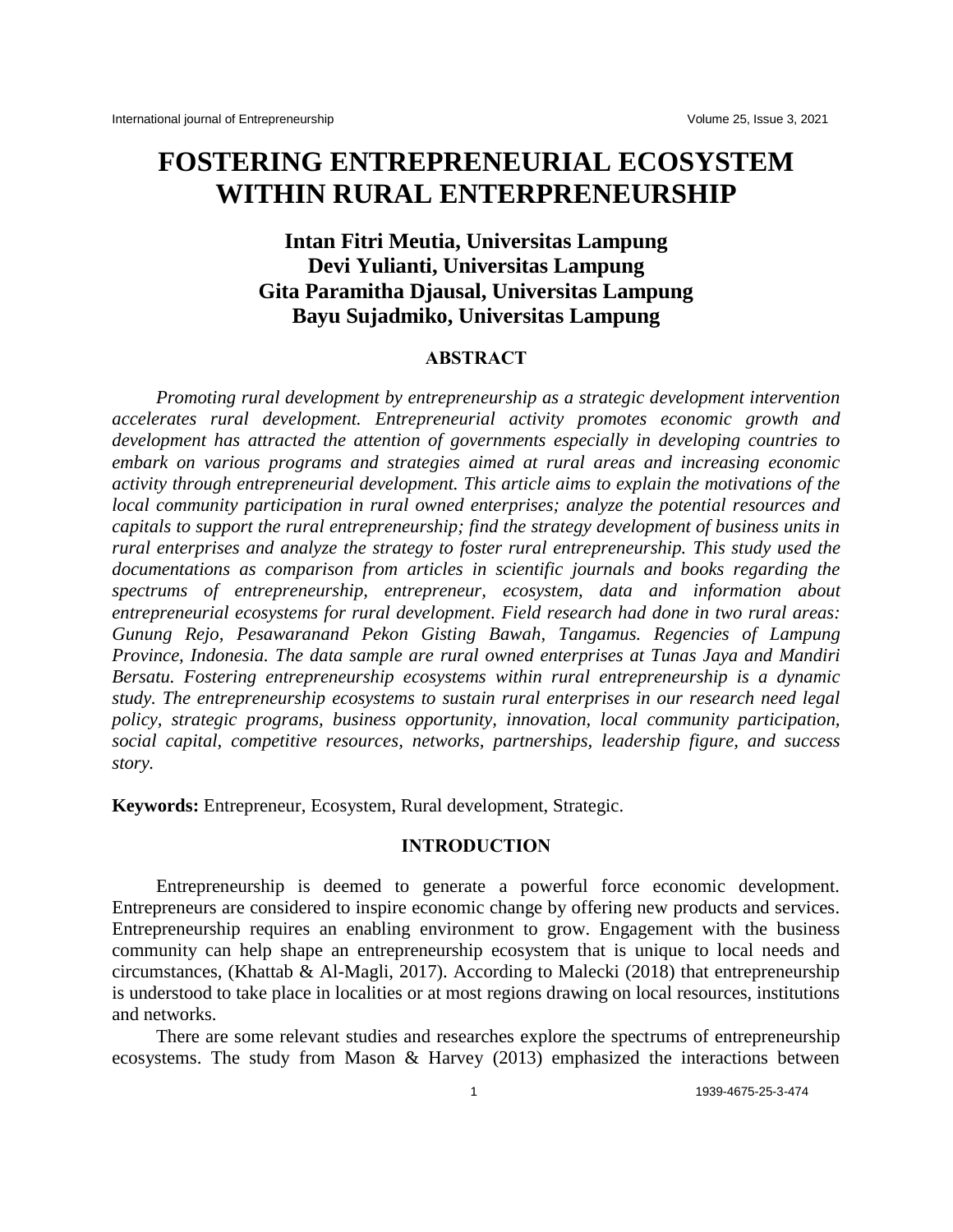conditions and local/regional geographical environments. Entrepreneurial ecosystems generally emerge in locations that have specific assets, cultural attractions of the physical attributes which provide opportunities. The study from Mason & Brown (2014) about entrepreneurial ecosystems and growth oriented entrepreneurship showed that some aspects in entrepreneurial ecosystem are: a core large established businesses, money and expertise in supporting new entrepreneurial activity, the information, the culture, the availability of the business to grow capital, the presence of large firms, universities and service providers. Policy intervention is needed to take a holistic approach focusing the actors within the ecosystems. The study from Mack & Mayer (2016) found that entrepreneurship ecosystems consisted of interacting components, which foster new firms formation and associated regional entrepreneurial activities. The research conducted by Aggarwal (2018) about rural entrepreneurship development ecosystem (an emerging paradigm of rural socio economic development) showed that India measured rural entrepreneurship development by some category: policy framework, programs and institutional support. The success of rural entrepreneurship depends solely on the well-established institutional set up and hence to meet the requirements of the rapidly expanding entrepreneurship in rural small scale industries. The research conducted by Freitas & Kitson (2018) about perceptions of entrepreneurial ecosystems in remote islands and core regions showed that firms in remote islands perceived that they operated in a less favorable entrepreneurial ecosystem compared to firms in core regions although the findings showed that there were significant variations across sectors of activity. Thus the appropriate strategies for entrepreneurial action and for policy makers would vary depending on the characteristics of the ecosystem.

From the introduction regarding the entrepreneurship spectrums and orientations for rural development and the obstacles found in our field research, we formulate the study questions for this article: What are the motivations of the local community participation in rural owned enterprises? What are social capital and resources used to sustain the existence of these enterprises? Are there any specific strategies to develop the scale of the business units? and How do they foster the entrepreneurship in rural areas? While the aims of this study are: describing the motivations of the local community participation in rural owned enterprises; analyzing the potential resources and capitals to support the rural entrepreneurship; describing the strategy development of business units in rural enterprises and analyzing the strategy to foster rural entrepreneurship.

# **LITERATURE REVIEW**

## **Rural Development**

Rural development is often defined as development that benefits rural populations and is able to uplift on a long term and sustainable basis of the population's standards of living and well-being. Entrepreneurial activity promotes economic growth and development has attracted the attention of governments especially in developing countries to embark on various programs and strategies aimed at developing rural areas and increasing rural economic activity through entrepreneurial development (Aggrawal, 2018).

# **Entrepreneurial Orientation to Rural Development**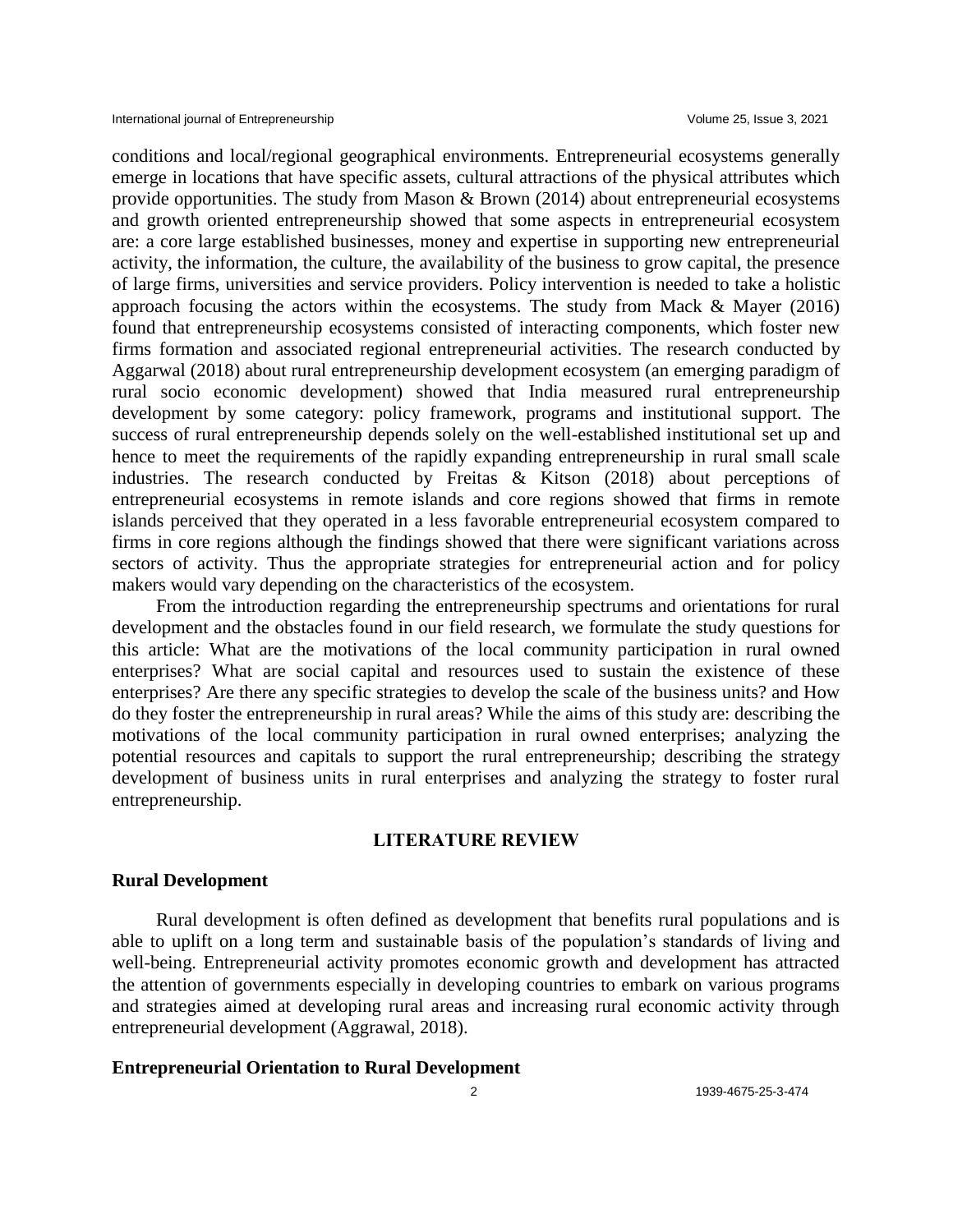According to Schumter in Acs et al. (2014) that entrepreneurs are somehow important for economic development. The paper written by Aggarwal (2018) aimed at appreciating the need for and relevance of understanding conceptual paradigm of rural entrepreneurship development, emerging entrepreneurial ecosystem, rural entrepreneurs and the creation of micro and small village enterprises. Enterprises in rural area according to Aggarwal (2018) are operating in an arena of extreme and rapid change. However because of the recognition that entrepreneurship is one of the primary facets through which rural economic development can be achieved, empirical research on rural entrepreneurship is relatively sparse. Rural entrepreneurship stands as a vehicle to improve the quality of life for individuals, families and communities and to sustain economy and environment.

# **Rural Entrepreneurship Obstacles**

The research conducted by Vial (2011) about the micro entrepreneurship of households in Indonesia found that lower levels of educational achievement were more likely to engage in micro entrepreneurship while higher quality formal institutions and infrastructure appear to encourage entrepreneurship. The factors influencing the existence and growth of small and micro enterprises in developing countries are vast. There are a number of characteristic associated with entrepreneurs such level of education, work experience, gender and the characteristic of the household. Firm age, sector (formal or informal) and access to finance are the firm's characteristics. External factors are social networks, value chains, and inter firm cooperation. While the contextual factors that matter is economic, institutional and infrastructure quality. Indonesian evidence on the effect of education on entrepreneurship is sparse. Better educated household are more likely to engage with entrepreneurship than those with less education.

#### **Scientific Definition of Entrepreneur and Entrepreneurship**

According to Filion (2011) in the world encyclopedia of entrepreneurship that entrepreneur has six main components. They are: 1). Innovation, 2). Opportunity recognition, 3). Risk management, 4). Action, 5). Use of Resources and 6) Added value. He reveals that entrepreneurship is a complex phenomenon involving a set of activities with technical, human managerial and entrepreneurial characteristics, the performance of which requires a diverse set of skills. There are also some motivations of human behavior in organization: 1). Material motivation; 2). Purposive motivation; 3). Solidary motivation; and 4). Status motivation (Murta et al, 2018).

#### **Entrepreneurial Ecosystem**

The Entrepreneurship Ecosystem, from the study conducted by Alvedalen & Boschma (2017) aims to explain entrepreneurship from a system or ecosystem perspective. They proposed to integrated institutions more deeply in the literature. The entrepreneurship literature has focus on the role of institutions and culture like social capital. They proposed to include the dynamic perspective on institutions that contains some elements: 1). Focus on institutional change; 2). Focus on institutional entrepreneurship at micro level that requires understanding of which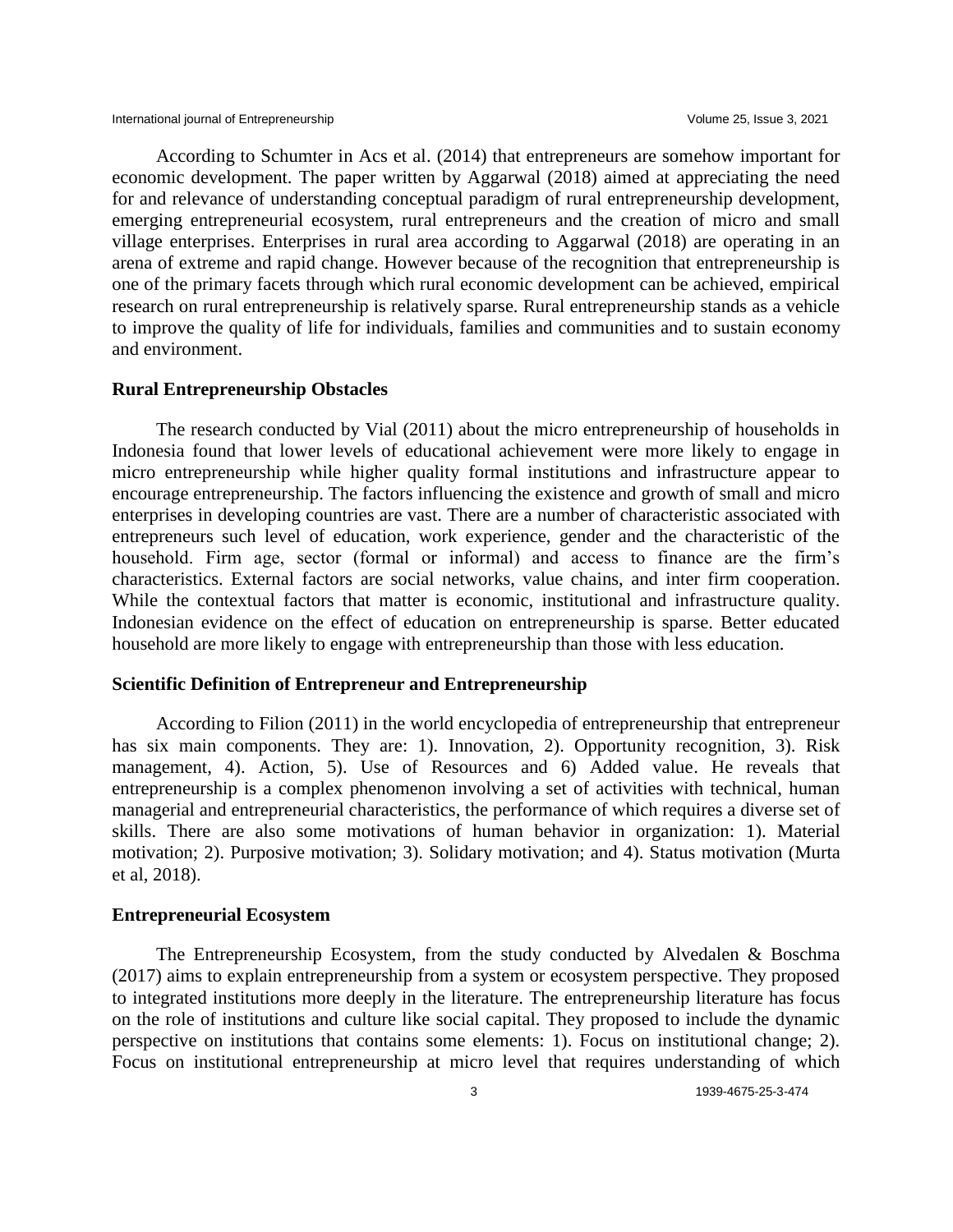agents are responsible for institutional change, why agents are more successful in creating and adapting institutions and compared to other regions or whether there are specific conditions in regions that provide more opportunities for strategic action and institutional entrepreneurship; 3). Emphasis on institutions that question and block institutional change and prevent regions to turn into dynamic entrepreneurial ecosystem.

As defined by Prahalad in Davari & Najmabadi (2018) the entrepreneurial ecosystem may empower individuals, businesses and communities through a combination of factors that increase the economic performance and welfare. It provides a diverse of interdependent factors in a geographic region that make profit and shape the economic performance. The ecosystem consists of a set of cultural perspectives, social networks, financial supports, universities and active economic policies which shape a supportive environment for the activity. Strong entrepreneurship ecosystem according to Isenberg (2010, 2011) are : public leader, governments, culture at large, success stories, enough knowledgeable people, capital sources, nonprofits and industry associations, educational institutions, infrastructure, geographic locations, formal and informal groups, venture oriented professionals, and potential customers.

#### **Rural Entrepreneurship Perspectives**

Rural Entrepreneurship is fundamentally about using a market driven business model to address key socio economic issues pertaining to the rural economy under consideration. Entrepreneurship emerging in rural areas is called rural entrepreneurship. Rural entrepreneurship also conjures different meanings to different people. Without going into semantics, rural entrepreneurship can simply be defined as entrepreneurship in rural areas. In other words, establishing industrial units in rural areas refers to rural entrepreneurship. It represents a complex heterogeneous social structure with a wide variability, (Aggrawal, 2018).

#### **Fostering Entrepreneurial Ecosystem**

Pratono & Sutanti (2016) explore the dynamic ecosystem of social enterprises in Indonesia specifically legal framework and policy regarding social enterprises with the case studies from some organizations with the roles in establishing social enterprises. Indonesia is considered a low middle income country. The country's competitiveness was ranked 34h worldwide in 2015. Small and Medium Enterprises (SMEs) play a pivotal role in Indonesia, the largest country in the region of Southeast Asia, as more than 54% of its private enterprises were small scale businesses that operate in the informal sector. There is a great opportunity for the Indonesian development agency to prioritize small businesses in the agricultural, manufacturing and service sectors.

Every region has some level of entrepreneurial activity and a growing number have an entrepreneurial ecosystem. It is a phenomenon studied as an engine for economic and community development, (Roundy et al., 2017), while Spigel (2017) suggests that entrepreneurial ecosystems are dynamic and heterogeneous based on unique needs. Stam & Spigel (2016) review the systemic conditions that connect the functional attributes of entrepreneurial ecosystems (including framework and systemic conditions) with entrepreneurial outputs and welfare outcomes. The framework conditions consist of the social (formal and informal institutions) and physical conditions enabling or constraining human interaction. Systemic conditions are the heart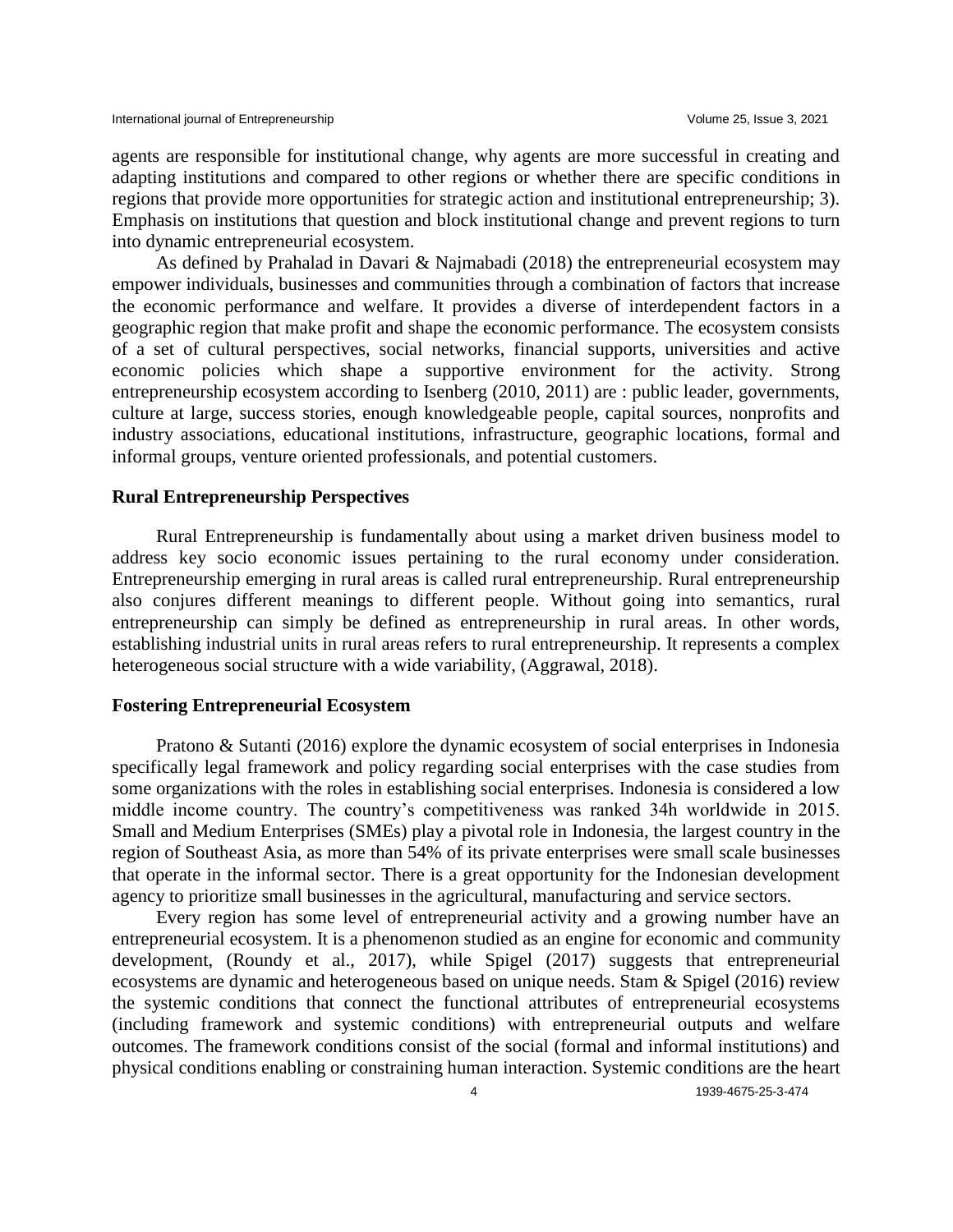of the ecosystem and include networks of entrepreneurs, leadership, finance, talent, knowledge, and support services. Stangler & Bell-Masterson (2015) suggested the ecosystem fluidity were: population flux, labor market, high growth firms number and density. In other hands, Taušl (2016) studies local individual on the areas of mentoring, providing support, networking, education and training to support flourishing entrepreneurial ecosystem and Thai & Turkina (2014) recommend promoting cooperation and networking to encourage social capital.

## **RESEARCH METHOD**

This research used the documentations from articles in scientific journals and books about the spectrums of entrepreneurship, entrepreneur, ecosystem, data and information from the ruraland the relevant researches and studies on entrepreneurial ecosystems for rural development. We use the relevant researches as the experiment and compare the unique from our research. This research is a qualitative research. Qualitative research is a way of learning about social reality. Qualitative research approaches can be used across the discipline to study a wide array of topics (Leavy, 2014). According to M. Dinar et al. in Cash et al. (2016) that case studies used to collect data from large complex projects and cover long period of time. One can analyze an ongoing or past project documentations and interviews, etc. This can give a very comprehensive view from the entire system. Case studies are well suited to collecting and disseminating experimental knowledge. We did the interviews with the local community participated in the rural owned enterprises and the local government where the enterprises located.

Studies vary according to the number of cases we examine and the depth intensity of investigations into features of the cases. The concept of case is central but can be complex. The case can be individuals, groups, organizations, movements, events or geographic units, (Neuman, 2014). We describe the concepts of entrepreneur, entrepreneurship, entrepreneurial ecosystems and rural entrepreneurship perspective. We took the data from two rural owned enterprises as comparison.

Our research conducted in 2017 and 2018 on Tunas Jaya and Mandiri Bersatu as Rural Owned Enterprises that win the best rural award in 2017 for the first and second ranks in Lampung Province held by Provincial Government. Both in Pesawaran and Tanggamus Regencies, Lampung Province, Indonesia, showed the information about the obstacles: lack of facilities and infrastructure as the access to the operation unit, lack of local government attention for financial support, program, and training to support the knowledge of community in managing their enterprises, lack of socialization to local community on the existence of the rural enterprise's products and services, lack of partnerships, and low level used of social media to promote the businesses (Research Documentary in 2017- 2018).

# **RESULT AND DISCUSSION**

#### **Motivations of Local Community**

Our research interview to Pekon Gisting Bawah and Gunung Rejo community in March and November 2017 revealed that the motivation from local community participating to manage the rural enterprise were the needs for internal enterprises based on the decision of local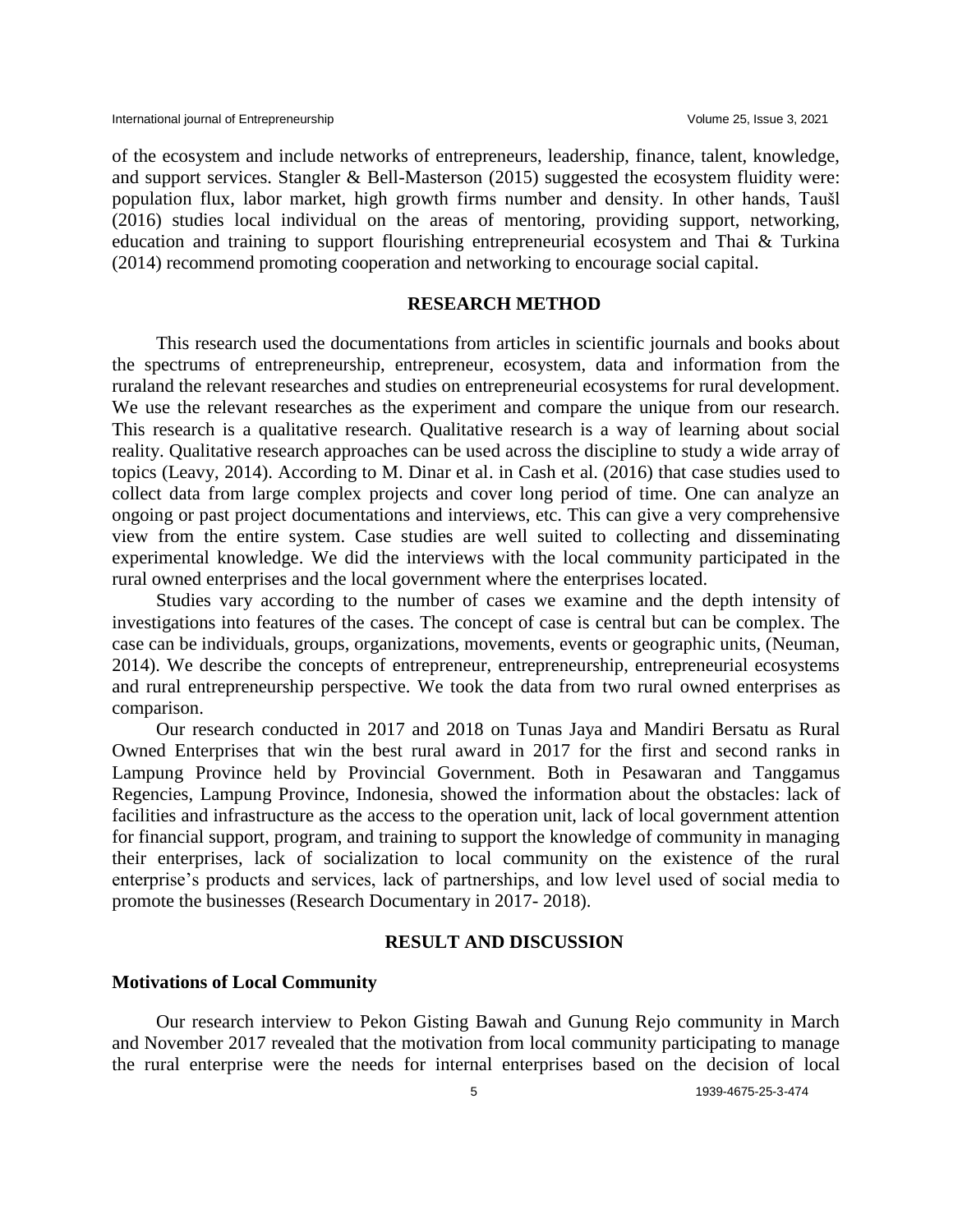government and rural enterprise by rural deliberation forum. It was also useful to discuss the strategic things of business plans, processes and opportunity to fulfill the community needs as the main customers. The internal motivation of "gotong royong" to develop the area was strong. The culture of "gotong royong" was still existed among the community. While the population of community in Gunung Rejo was dominated by 63,3% elementary level education meanwhile the community who participated in managing the rural enterprise was dominated by 80 % of senior high education level, (Gunung Rejo Profile, 2017). This phenomenon existed in Gunung Rejo as the research conducted by Vial (2011) about the micro entrepreneurship of households in Indonesian evidence on the effect of education on entrepreneurship is sparse. Better educated household are more likely to engage with entrepreneurship than those with less education. It means that the level education of the participant's community who manage the rural enterprise is higher than the local community.

Based on research documentation from Rural Profile, we found 11 areas in Way Ratai District of Pesawaran Regency with 11 enterprises. The enterprises in this district managed by local government together with the community or only managed by the community. Our research was focused in Gunung Rejo as one of the rural area, because of the best rural achievement in 2017 of Provincial Level with 5 business units. The units were agriculture products (vegetables), herbal, ecotourism spot (rural waterfall), merchants, water supply, and banking partnership service with Bank Rakyat Indonesia (BRIlink).

The data and information from Gunung Rejo describe some components of entrepreneurships: the opportunity; action; and resources while local community has strong solidary motivation also purposive motivation in being the participants to manage Tunas Jaya. According to Obrechate (2011) from The Encyclopedia of Entrepreneurship emphasized that entrepreneurship behavior is deep rooted in local cultures and traditions. It reveals that spirit of solidarity or "gotong royong" is still existed in Gunung Rejo. The rural enterprise (Tunas Jaya) as rural business institution is the part of local institutions in the development of an "entrepreneurial culture". The role of this rural business institution promotes the small business or units sector. Engagement with the business community can help shape an entrepreneurship ecosystem that is unique to local needs and circumstances, (Khattab & Al-Magli, 2017).

#### **Social Capital and Resources of the Rural Areas**

Gotong Royong is existed in Gunung Rejo. The culture is as a part of community social life and being the social capital in rural area. The partnership and cooperation with the financial institution and government agencies are also categorized as the capital to sustain the existence of rural enterprise as emphasized by Mason & Harvey (2013) that the interactions between conditions and local/regional geographical environments generally emerged in locations that have specific assets, cultural attractions of the physical attributes which provide opportunities to create entrepreneurial ecosystem. Meanwhile, Mason & Brown (2014) found that culture, the availability of the business to grow capital, the presence of large firms and service providers support the entrepreneurial ecosystems. Entrepreneurship is understood to take place in localities or at most regions drawing on local resources, institutions and networks, (Malecki, 2018).

The resources of Pekon Gisting Bawah from research document (2017) showed that plantation and rice field as the most functional areas. The population was dominated by male and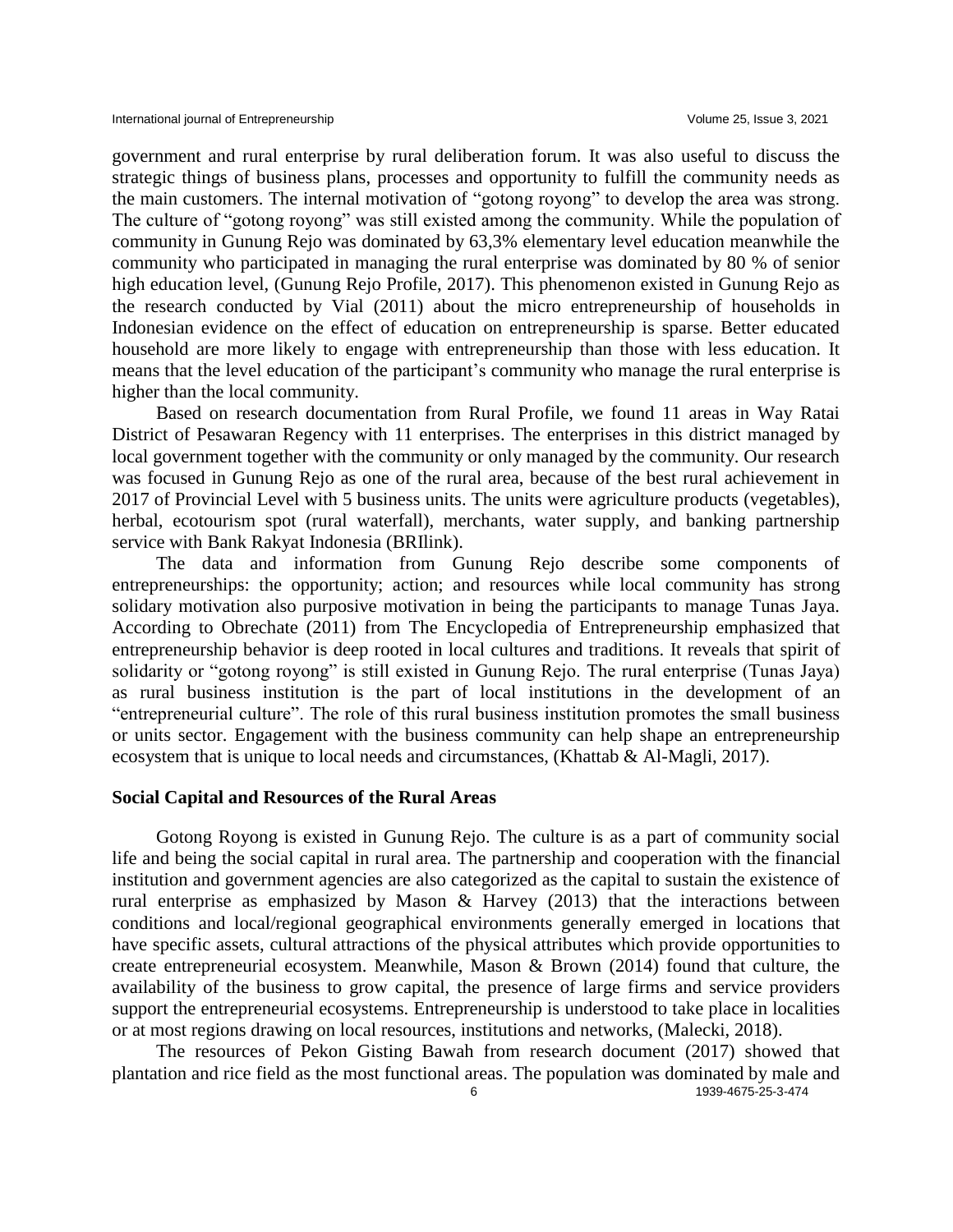productive age of 18-59 years old. The education levels were dominated by senior high and elementary graduations. The occupations were dominated by farmhouse labors, private sector, civil servant, farmer and merchant. They had legal draft from Tanggamus Regency Number 30/2016 and Pekon Gisting Bawah Regulation Number 1/2015 to establish and support the rural enterprise (Mandiri Bersatu). There were infrastructure and future business opportunity in Pekon Gisting Bawah. The rural area had the water and irrigation sources, the number of small and micro enterprises were significant with home industries, banks and financial institutions. There were some business partners cooperate with Mandiri Bersatu. There were Bank Nasional Indonesia (BNI), Badan Urusan Logistik (Perum Bulog), Danone and Unilever. The finansial support was from the community of Pekon Gisting Bawah contribution and Danone business venture. There was no financial support from local government. The business units of Mandiri Bersatu consisted of water supply, waste bank, home industry, and ecotourism spot. Mandiri Bersatu shows positive aspects of the ecosystem, a plethora of opportunities to explore, availability of ample venture funding, and a young educated workforce. The environment needs to focus on value creation as opposed to valuation and educate its young entrepreneurs (Jha, 2018).

It is not easy for local community especially the participants who manage the rural business to be educated and create the innovation. It needs the collaboration and networks from related stakeholders. The components to create the entrepreneurial ecosystems are also from the public figure or leader, and program. The description about the Head of Gunung Rejo is the example of the role of a leader to promote the indigenous product to attract potential market and create strong entrepreneurship as stated by to Isenberg (2010, 2011) that the components to create strong entrepreneurship were: public leader, governments, culture at large, success stories, enough knowledgeable people, capital sources, nonprofits and industry associations, educational institutions, infrastructure, geographic locations, formal and informal groups, venture oriented professionals, and potential customers. The success story about the quality of leadership style of Head of Gunung Rejo was documented in Local Newspaper (Radar LAMSEL, 25th January 2017). Lampost Pesawaran in 2017 as the printed media revealed the information of future business units of Tunas Jaya.

#### **Strategy to Develop the Rural Business Enterprises Units**

The data from research documentation (2017) in Gunung Rejo found that The Local Government Office of Rural Economic Development in Pesawaran Regency trained supervised and monitored the participant's community to successfully manage the enterprises to enrich their knowledge in managerial activity. We also found the information about financial support program from Ministry of Cooperation of Republic Indonesia to develop business units for rural enterprise. Rural business activities impacted the Rural Income almost 200% from the units of business revenue. The revenue from business units were managed to operate the activities and gave the benefits to the participants. There were also the partnership with BRI Link and Local Government Office of Market to support the business units. From Taušl (2016) study, we analyze that mentoring, providing support, networking, education and training support flourishing entrepreneurial ecosystem and promote cooperation and networking to encourage social capital, (Thai & Turkina, 2014). Reflection from the study from Parwez (2017) that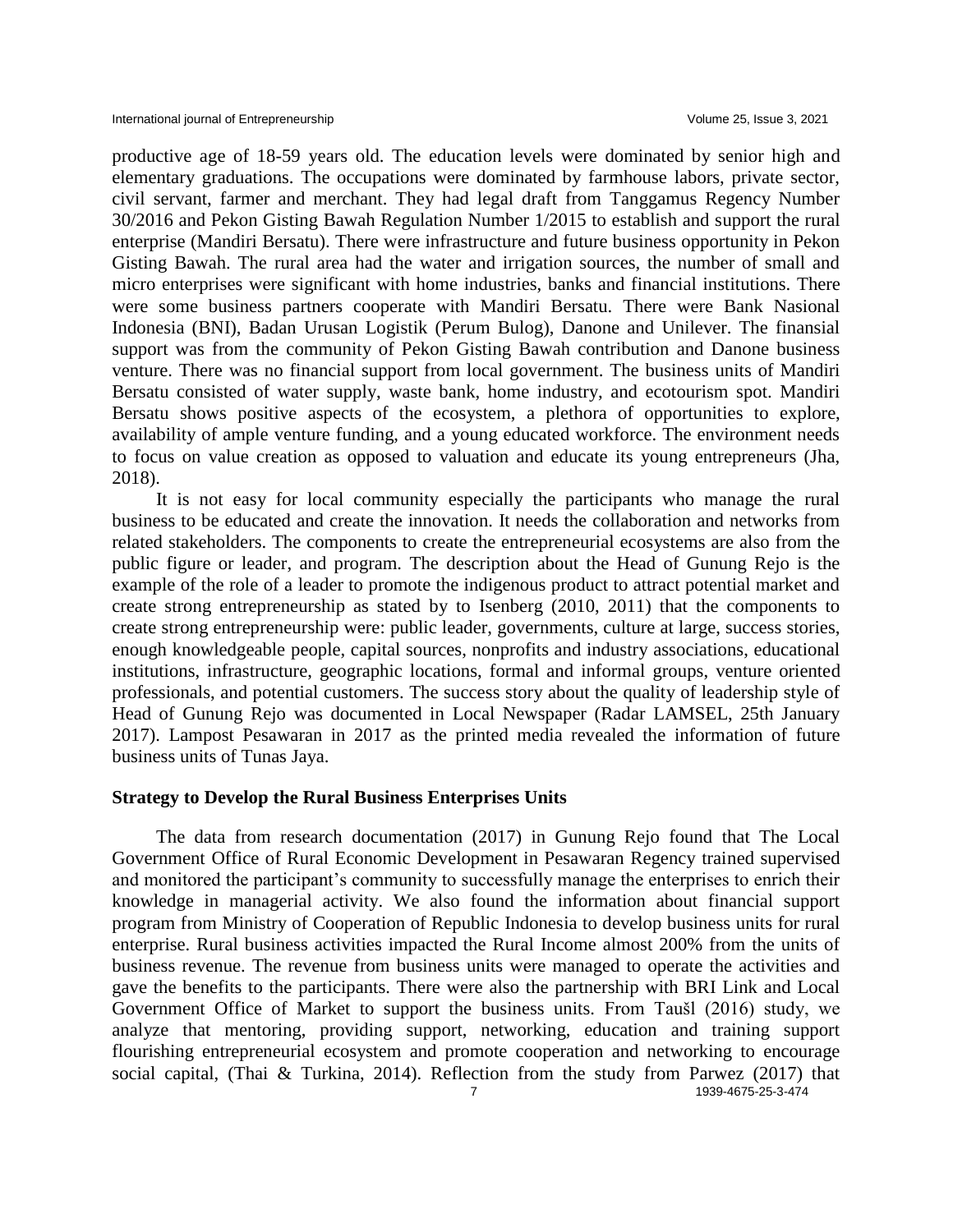community affiliation combined with requisite entrepreneurial skills is essential for the form of enterprises to be successful, reflect to local needs, strengthening the capacities of individual and groups in the community. The expansion of entrepreneurial activities is an important tactic for the overall strategy of economic development. While in Pekon Gisting Bawah there were the venture from the potential firm to expand the business scale. Danone is a French multinational food company which products built on four business lines: Essential Diary and Plants-Based Products, Early Life Nutrition, Waters, and Medical Nutrition. Another company is Unilever is a multinational company headquartered in Rotterdam, the Netherlands (under the name Unilever N.V.) and London, United Kingdom (under the name Unilever plc.). Unilever produces food, drinks, cleaners and body care. Unilever is the third largest producer of household goods in the world. From the information in research documentation in Mandiri Bersatu (2017), showed there was an opportunity to expand business scale of unit in rural enterprise by the venture and network with these world companies.

#### **Fostering the Entrepreneurial Ecosystems in Rural Areas**

In conceptual framework about entrepreneurial ecosystem, Pratono & Sutanti (2016) explore the dynamic ecosystem of social enterprises in Indonesia specifically legal framework and policy regarding social enterprises with the case studies from some organizations with the roles in establishing social enterprises. We found Mandiri Bersatu located in Pekon Gisting Bawah had the legal policy and framework from Government Regency and Pekon to foster the existence of the rural enterprise. The contrary happened in Tunas Jaya that is located in Gunung Rejo, there was no specific legal policy to sustain the business process for rural enterprise. The business prioritizes in Mandiri Bersatu and Tunas Jaya units are: agricultural, manufacturing and service sectors. These business orientations sustain the existence of rural enterprises as the competitive advantage. According to Purbasari, et al (2019) that company must focus on their unique and sustained resources as the competitive advantage (CA) to sustain in globalization era. The SME development and entrepreneurship should be concentrated on creativity making use of surrounding environment.

Qian et al. (2013) address the central role of human capital in fostering entrepreneurial activity. It is not only a major determinant of knowledge production through which knowledge based entrepreneurial opportunities are created, but also a major determinant of entrepreneurial absorptive capacity that is critical to the success of entrepreneurial actions. Understanding the geographic pattern of human capital contributes to a comprehensive investigation of the geography of the entrepreneurship. The data from Pekon Gisting Bawah and Gunung Rejo show the conditions of populations, the quality, the quantity, the compositions that are unique. Pekon Gisting Bawah had better proportions of productive age community, better level of educations and more number of populations. The evidence tells that every region has some level of entrepreneurial activity and a growing number have an entrepreneurial ecosystem. It is a phenomenon studied as an engine for economic and community development, (Roundy et al., 2017).

Stam & Spigel (2016) review the systemic conditions that connect the functional attributes of entrepreneurial ecosystems. Systemic conditions are the heart of the ecosystem and include networks of entrepreneurs, leadership, finance, talent, knowledge, and support services. Based on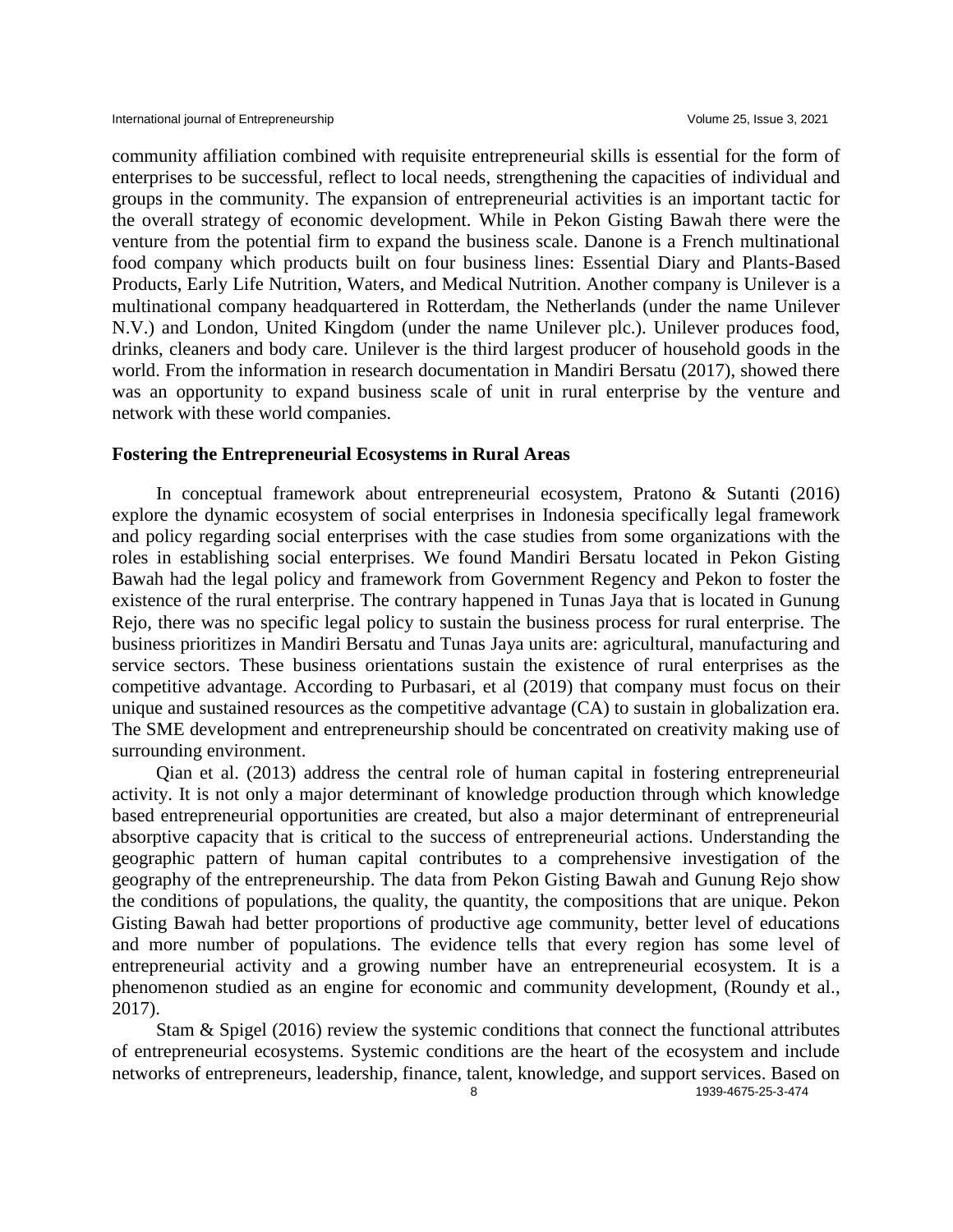the conceptual framework, we analyze that Gunung Rejo has the figure of leadership, support program from regency government to enrich the managerial knowledge to manage Tunas Jaya as rural business institution and funding program from Ministry of Cooperation of Republic Indonesia. While in Pekon Gisting Bawah, we could not find the strong leadership from rural apparatus but there were more networks corporation from world companies (Danone and Unilever). It is because Pekon Gisting Bawah has more density, population flux and labor market create the fluidity of ecosystem, (Stangler & Bell-Masterson, 2015).

#### **CONCLUSION**

Fostering entrepreneurship ecosystems within rural entrepreneurship is a dynamic study. The entrepreneurship ecosystems to sustain rural enterprises in our research need legal policy, strategic programs, business opportunity, innovation, local community participation, social capital, competitive resources, networks, partnerships, leadership figure, and success story. These are keys of strategic development intervention to rural development.

#### **REFERENCES**

- Acs, Z.J., Autio, E., & Szerb, L. (2014). National systems of entrepreneurship: Measurement issues and policy implications. *Research Policy*, *43*(3), pp.476-494.
- Aggarwal, A.K. (2018). Rural Entrepreneurship Development Ecosystem–An Emerging Paradigm of Rural Socio-Economic Development. *Available at SSRN 3184127*.
- Alvedalen, J., & Boschma, R. (2017). A critical review of entrepreneurial ecosystems research: Towards a future research agenda. *European Planning Studies*, *25*(6), 887-903.
- Cash, P., Stanković, T., & Štorga, M. (2016). Experimental design research. *Cham: Springer International Publishing*.
- da Conceição Rego, M., Lucas, M.R., Vieira, C., & Vieira, I. (2018). Entrepreneurial Ecosystems in Low-Density Regions: Business Incubation Practices in Alentejo. In *Handbook of Research on Entrepreneurial Ecosystems and Social Dynamics in a Globalized World* (pp. 45-74). IGI Global.
- Davari, A., & Najmabadi, A.D. (2018). Entrepreneurial Ecosystem and Performance in Iran. In *Entrepreneurship Ecosystem in the Middle East and North Africa (MENA)* (pp. 265-282). Springer, Cham.
- Filion, L.J. (2011). Defining the entrepreneur. *World encyclopedia of entrepreneurship*, *41*.
- Freitas, C. and Kitson, M., 2018. Perceptions of entrepreneurial ecosystems in remote islands and core regions. *Island Studies Journal*, *13*, 267-284.
- Isenberg, D.J. (2010). How to start an entrepreneurial revolution. *Harvard business review*, *88*(6), 40-50.
- Isenberg 2011. The entrepreneurship ecosystem strategy as a new paradigm for economy policy: principles for cultivating entrepreneurship. *Babson Entrepreneurship Ecosystem Project, Babson College, Babson Park:*
- Jha, S.K. (2018). Entrepreneurial ecosystem in India: Taking stock and looking ahead. *IIMB management review*, *30*(2), 179-188.
- Khattab, I., & Al-Magli, O.O. (2017). Towards an Integrated Model of Entrepreneurship Ecosystem. *Journal of Business & Economic Policy*, *4*(4), 80-92.
- Leavy, P. ed. (2014). *The Oxford handbook of qualitative research*. Oxford University Press, USA.
- Mack, E., & Mayer, H. (2016). The evolutionary dynamics of entrepreneurial ecosystems. *Urban Studies*, *53*(10), 2118-2133.
- Malecki, E.J. (2018). Entrepreneurship and entrepreneurial ecosystems. *Geography Compass*, *12*(3), 12359.
- Mason, C., & Harvey, C. (2013). Entrepreneurship: Contexts, opportunities and processes.
- Murta, J.C.D., Willetts, J.R.M., & Triwahyudi, W. (2018). Sanitation entrepreneurship in rural Indonesia: A closer look. *Environment, development and sustainability*, *20*(1), 343-359.
- Neuman, W.L. (2014). *Basics of social research*. Pearson/Allyn and Bacon.